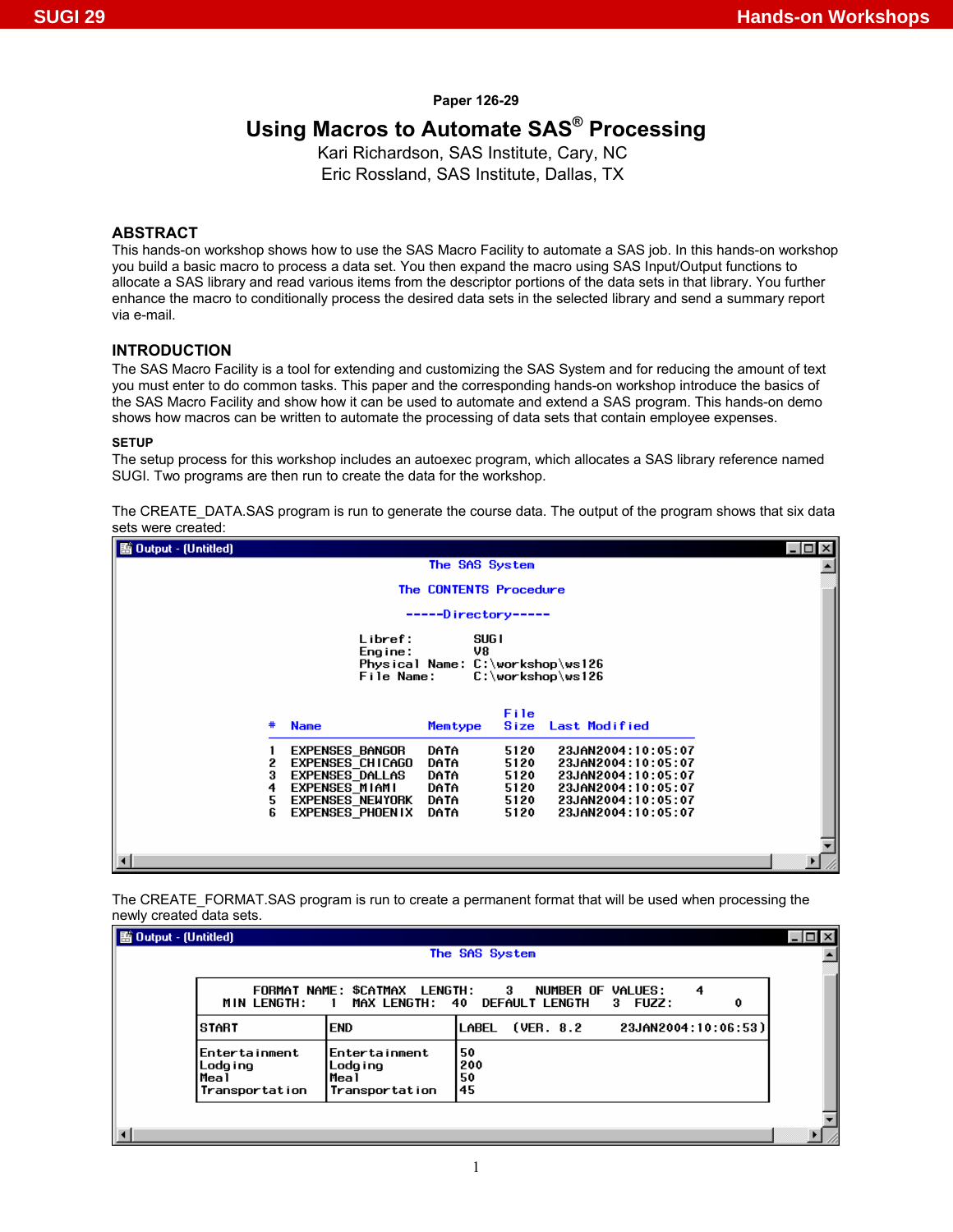#### **EXPENSE1 MACRO**

Each of the expense report data sets is currently processed by running an existing program, PROCESSDATA.SAS. The first macro created, EXPENSE1, will be used to automate the processing of these data sets. The macro contains two required parameters: the physical path of the SAS data library and the name of a data set to be processed. The macro then

- allocates a libref named SUGI
- verifies that the libref was allocated successfully
- verifies the existence of the specified data set
- conditionally reads and validates the data set if it exists or ends execution if the data set does not exist.

```
PROCESSDATA.SAS
```

```
options fmtsearch=(sugi) missing=' '; 
data valid invalid; 
   set sugi.&ds; 
  if amount le input (put (category, $catmax.), 3.) then output valid;
   else output invalid; 
run; 
ods listing close; 
ods html file='reports.htm'; 
proc tabulate data=valid format=dollar10.2; 
   class empid category; 
  var amount / style=[background=gray foreground=white font style=italic];
   keylabel sum=' ' all='Total'; 
   keyword all / style=[background=gray foreground=white font_style=italic]; 
   title 'Employee Expense Summary by Category'; 
   table empid all*[style=[background=gray foreground=white 
                            font weight=bold font style=italic]],
         category*amount={label=''} all*amount*[style=[background=gray 
                                                           foreground=white 
                                                           font_weight=bold 
                                                           font_style=italic]]; 
run; 
proc print data=invalid noobs n='Number of Invalid Expense Items= ' label; 
   sum amount; 
   format amount dollar10.2; 
   title '***Invalid Expenses***'; 
run; 
ods html close; 
ods listing;
```
### **BEGIN MACRO DEFINITION AND SPECIFY POSITIONAL PARAMETERS**

The %MACRO statement begins the macro definition and assigns a name to the macro. In the macro below, the statement also specifies two positional parameters. The %MEND statement is used to end the macro definition.

```
%macro expense1(lib,ds); 
%mend expense1;
```
#### **EXECUTE THE LIBNAME STATEMENT AND VERIFY THE LIBREF WAS ASSIGNED**

The LIBNAME statement is used to assign the libref SUGI to the directory location provided by the first parameter, LIB.

libname sugi "&lib";

The SAS LIBREF function is used to verify if a libref has been allocated. The LIBREF function returns a zero if the specified libref has been assigned and a non-zero value if the libref has not been assigned. The %SYSFUNC macro function executes SAS functions. The %GOTO statement branches macro processing to the specified label. **Caution:** When using the %GOTO statement, do not use a % before the label name. Using a % before the label name tells the macro processor to call a macro with that name to generate the label text.

```
%if %sysfunc(libref(sugi)) ne 0 %then %do; 
    %put ERROR: The SAS Data Library could; 
    %put ERROR- not be established; 
   %goto quit;
%end;
```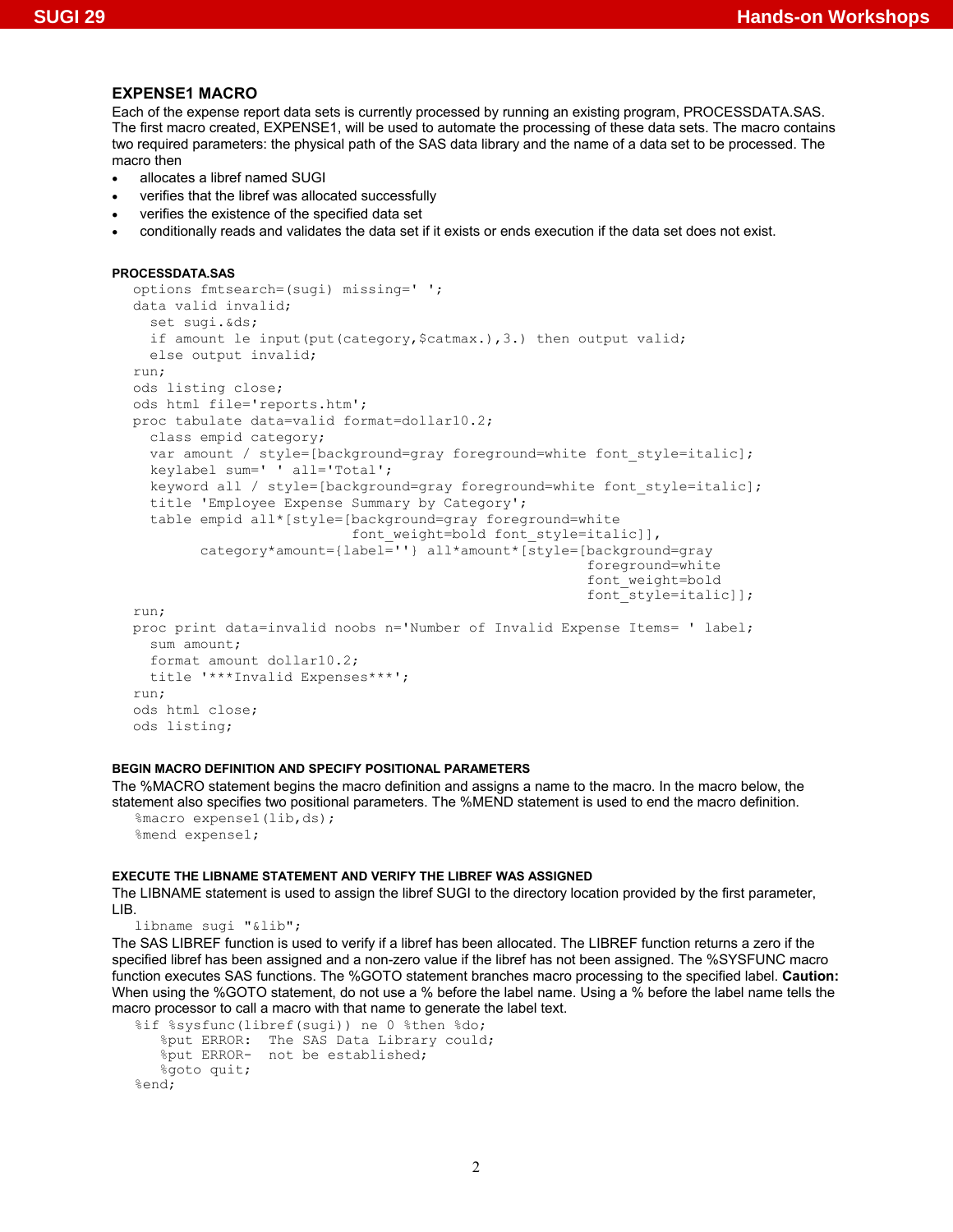# **VERIFY THE EXISTENCE OF THE SPECIFIED DATA SET**

The SAS EXIST function verifies that a data library member exists. By default the EXIST function checks for a member type of DATA. The EXIST function returns a 1 if the library member exists and a zero if the member name does not exist or if the member type is invalid.

```
%if %sysfunc(exist(sugi.&ds))=0 %then %do; 
   %if %sysfunc(exist(sugi.&ds,view))=0 %then 
    %do; 
      %put ERROR: The data set &ds does not; 
 %put ERROR- exist in the specified; 
 %put ERROR- location (&lib).; 
    %goto quit;
   %end; 
%end;
```
# **CONDITIONALLY PROCESS THE DATA SET OR END EXECUTION OF THE MACRO**

The %INCLUDE statement retrieves SAS source code from an external file. The SOURCE2 option causes the inserted SAS statements to appear in the SAS log. The PROCESSDATA.SAS program contains a DATA step and two PROC steps to read and process the specified data set and create two reports. %QUIT is a macro label; in this macro, the %QUIT is right before the %MEND. When the %GOTO statement branches macro processing to the %QUIT label, the macro execution stops.

```
 %include "c:\workshop\ws126\processdata.sas" / source2; 
   %quit: 
%mend expense1;
```
# **TEST THE MACRO**

Test the macro using these three scenarios:

- provide a valid data set name (expenses dallas) %expense1(., expenses dallas)
- provide an invalid data set name (expenses\_montreal) %expense1(., expenses montreal)
- provide a non-existent directory location (c:\kari) and an invalid data set name (testit). %expense1(c:\kari,testit)

# The following is the SAS output expected from the test:

| <b>Employee Expense Summary by Category</b> |          |                                  |                       |                       |  |  |
|---------------------------------------------|----------|----------------------------------|-----------------------|-----------------------|--|--|
|                                             |          | Total<br><b>Expense Category</b> |                       |                       |  |  |
|                                             | Lodging  | <b>Meal</b>                      | <b>Transportation</b> | <b>Expense Amount</b> |  |  |
| <b>Employee ID</b>                          |          |                                  |                       |                       |  |  |
| E1524                                       | \$60.32  | \$37.85                          | \$34.50               | \$132.67              |  |  |
| E1970                                       | \$111.66 | \$45.06                          |                       | \$156.72              |  |  |
| Total                                       | \$171.98 | \$82.91                          | \$34.50               | \$289.39              |  |  |

| ***Invalid Expenses*** |                                    |                         |                       |  |  |
|------------------------|------------------------------------|-------------------------|-----------------------|--|--|
| <b>Employee ID</b>     | <b>Date of Expense</b>             | <b>Expense Category</b> | <b>Expense Amount</b> |  |  |
| E1524                  | 10MAR2004                          | Meal                    | \$52.64               |  |  |
| E1970                  | 07APR2004                          | Transportation          | \$46.08               |  |  |
|                        |                                    |                         | \$98.72               |  |  |
|                        | Number of Invalid Expense Items= 2 |                         |                       |  |  |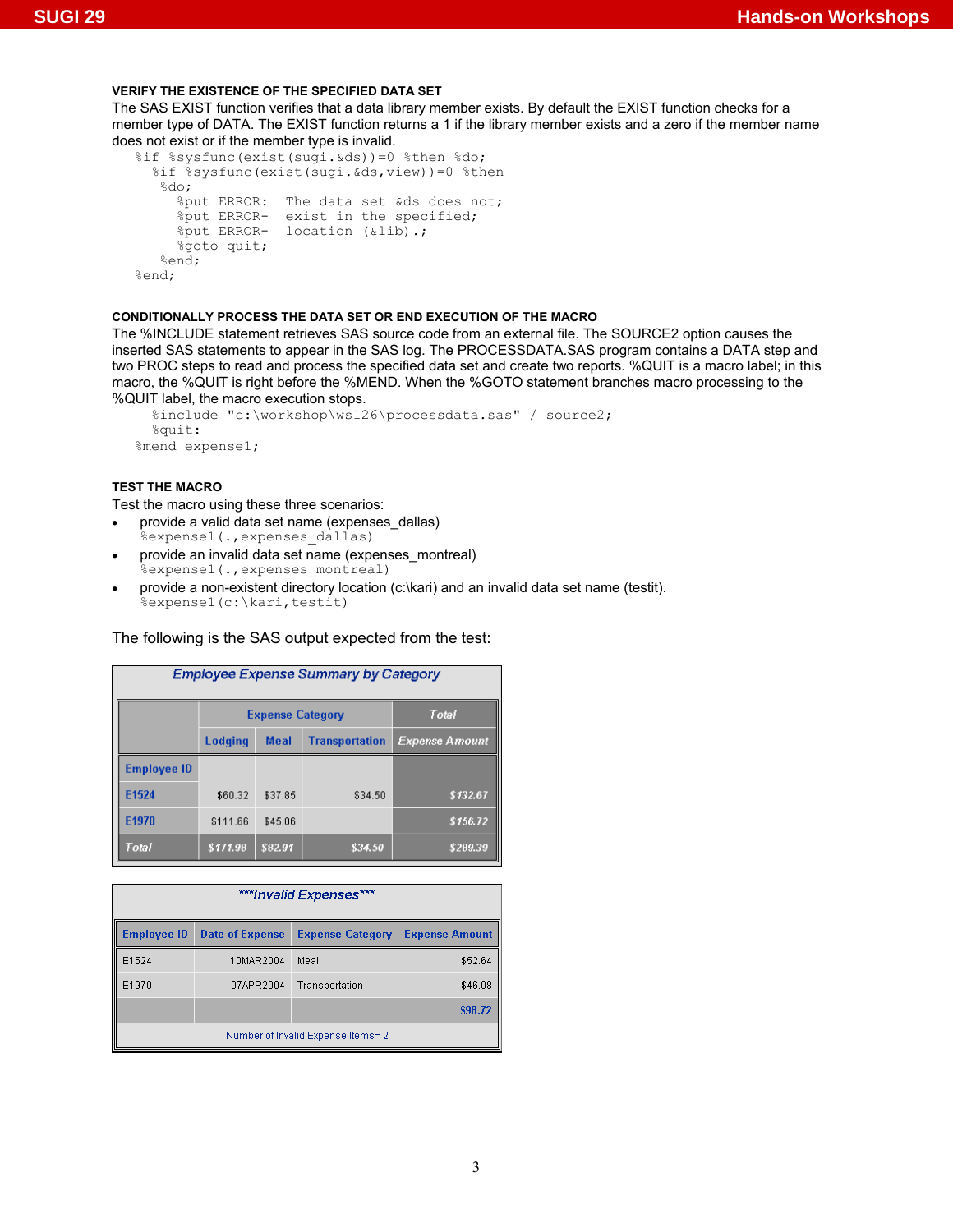The following is the SAS log expected from the test:

| ■ Log - (Untitled)                                                                                                                           | . I⊡I × |
|----------------------------------------------------------------------------------------------------------------------------------------------|---------|
|                                                                                                                                              |         |
| NOTE: Libref SUGI was successfully assigned as follows:                                                                                      |         |
| Engine:<br>V8                                                                                                                                |         |
| Physical Name: C:\workshop\ws126<br> NOTE: %INCLUDE (level 1) file c:\workshop\ws126\processdata.sas is file                                 |         |
| c:\workshop\ws126\processdata.sas.                                                                                                           |         |
| options fmtsearch=(sugi) missing=' ';<br>142 +<br>$143 +$<br>data valid invalid;                                                             |         |
| $144 +$<br>set sugi.&ds                                                                                                                      |         |
| if amount le input(put(category,\$catmax.),3.) then output valid;<br>145 +<br>$146 +$<br>else output invalid;                                |         |
| 147 +<br>run;                                                                                                                                |         |
| NOTE: There were 7 observations read from the data set SUGI.EXPENSES DALLAS.                                                                 |         |
| NOTE: The data set WORK.VALID has 5 observations and 4 variables.<br>NOTE: The data set WORK.INVALID has 2 observations and 4 variables.     |         |
| NOTE: DATA statement used:                                                                                                                   |         |
| $0.02$ seconds<br>real time<br>$0.02$ seconds<br>cpu time                                                                                    |         |
|                                                                                                                                              |         |
| ∥148 +<br>ods listing close;                                                                                                                 |         |
| $149 +$<br>ods html file='reports.htm';                                                                                                      |         |
| NOTE: Writing HTML Body file: reports.htm<br>proc tabulate data=valid format=dollar10.2;<br>150 +                                            |         |
| 151 +<br>class empid category;                                                                                                               |         |
| var amount / style=[background=gray foreground=white font_style=italic];<br>keylabel sum=' ' all='Total';<br>$152 +$<br>153 +                |         |
| $154 +$<br>keyword all / style=[background=gray foreground=white font_style=italic];                                                         |         |
| 155 +<br>title 'Employee Expense Summary by Category';<br>156 +<br>table empid all*[style=[background=gray foreground=white font_weight=bold |         |
| 156!+font_style=italic]],<br>category*amount={label=''} all*amount*[style=[background=gray foreground=white                                  |         |
| 157 +<br> 157!+font_weight=bold_font_style=italic]];                                                                                         |         |
| 158 + run;                                                                                                                                   |         |
| NOTE: There were 5 observations read from the data set WORK. VALID.                                                                          |         |
| NOTE: PROCEDURE TABULATE used:<br>real time<br>$0.20$ seconds                                                                                |         |
| $0.02$ seconds<br>cpu time                                                                                                                   |         |
|                                                                                                                                              |         |
| proc print data=invalid noobs n='Number of Invalid Expense Items= 'label;<br>159 +                                                           |         |
| 160 +<br>sum amount:<br>161 +<br>format amount dollar10.2;                                                                                   |         |
| title '***Invalid Expenses***';<br>$162 +$                                                                                                   |         |
| 163 +<br>run:                                                                                                                                |         |
| NOTE: There were 2 observations read from the data set WORK.INVALID.<br>NOTE: PROCEDURE PRINT used:                                          |         |
| $0.05$ seconds<br>real time                                                                                                                  |         |
| cou time<br>$0.00$ seconds                                                                                                                   |         |
|                                                                                                                                              |         |
| 164 + ods html close;<br>165 + ods listing;                                                                                                  |         |
| NOTE: %INCLUDE (level 1) ending.                                                                                                             |         |
| NOTE: Libref SUGI was successfully assigned as follows:                                                                                      |         |
| Engine:<br>V8                                                                                                                                |         |
| Physical Name: $C:\w{orkshop\ws126}$<br><b>ERROR:</b> The data set expenses montreal does not                                                |         |
| exist in the specified                                                                                                                       |         |
| $location(.)$ .                                                                                                                              |         |
| NOTE: Library SUGI does not exist.<br><b>ERROR: The SAS Data Library could</b>                                                               |         |
| not be established                                                                                                                           |         |
| $\vert$<br>$\vert$                                                                                                                           |         |

### **EXPENSE1 MACRO DEFINITION**

The complete EXPENSE1 macro definition is listed below:

```
%macro expense1(lib,ds); 
  libname sugi "&lib"; 
   %if %sysfunc(libref(sugi)) ne 0 %then %do; 
    %put ERROR: The SAS Data Library could; 
     %put ERROR- not be established; 
    %goto quit;
   %end; 
   %if %sysfunc(exist(sugi.&ds)) = 0 %then %do; 
     %if %sysfunc(exist(sugi.&ds,view)) = 0 %then %do; 
      %put ERROR: The data set &ds does not; 
     %put ERROR- exist in the specified; 
      %put ERROR- location (&lib).; 
     %goto quit;
     %end; 
   %end; 
   %include "c:\workshop\ws126\processdata.sas" / source2; 
   %quit: 
%mend expense1;
```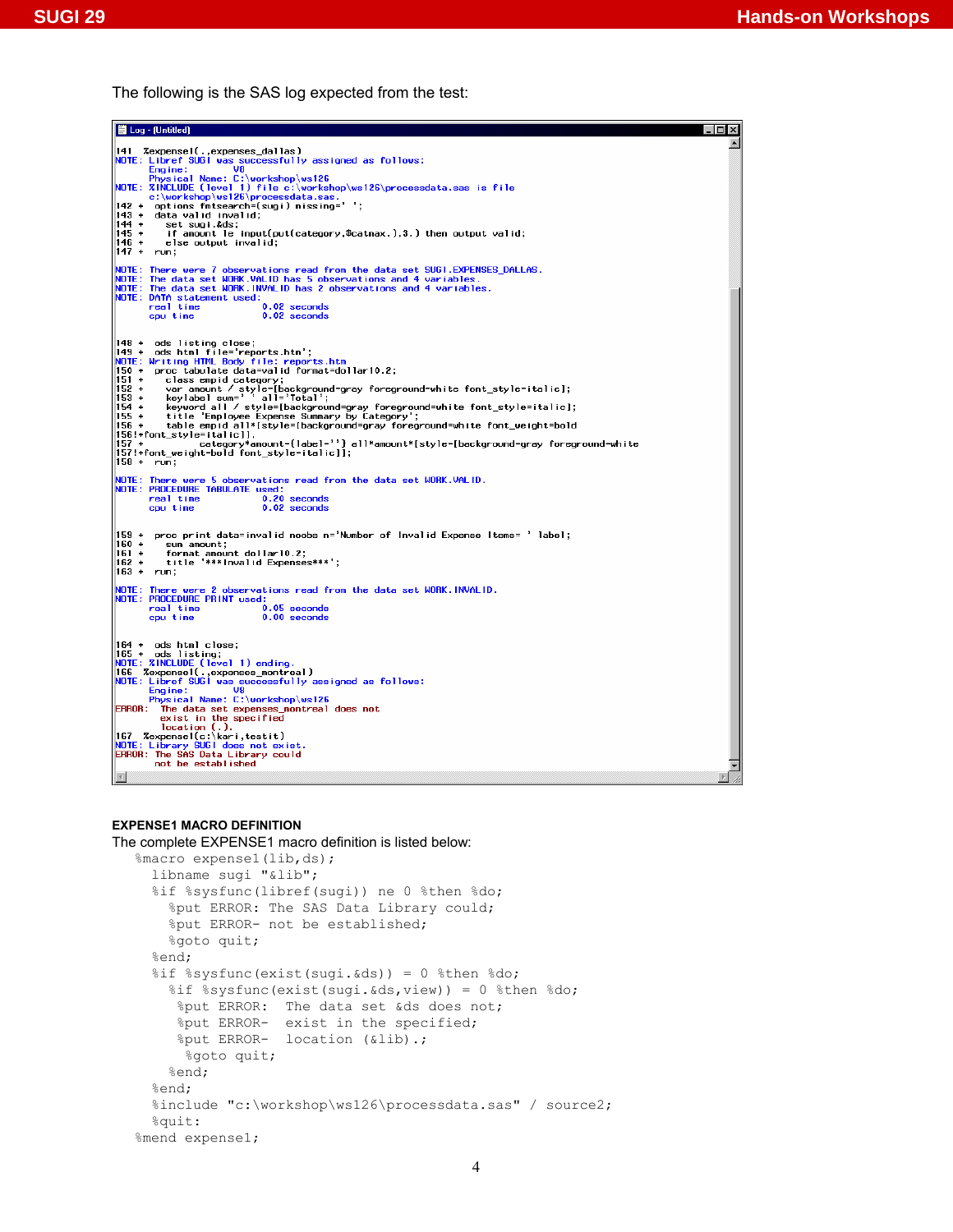#### **EXPENSE2 MACRO**

The EXPENSE1 macro automates processing of the data sets but must be invoked for each one. The second macro created, EXPENSE2, will be used to process all the data sets in a specified library. The macro contains one required parameter: the physical path of the SAS data library. The macro then

- allocates a libref named SUGI
- verifies that the libref was allocated successfully
- creates a macro variable containing the list of all data sets in the specified library
- processes all data sets and separates valid and invalid expenses
- creates an HTML report for both valid and invalid expenses by including the REPORTS.SAS program.

### **REPORTS.SAS**

```
options missing=' '; 
proc tabulate data=valid format=dollar10.2; 
   class empid category; 
  var amount / style=[background=gray foreground=white font style=italic];
   keylabel sum=' ' all='Total'; 
   keyword all / style=[background=gray foreground=white font_style=italic]; 
   title 'Employee Expense Summary by Category'; 
   table empid all*[style=[background=gray foreground=white 
                           font weight=bold font style=italic]],
         category*amount={label=''} all*amount*[style=[background=gray 
                                                          foreground=white 
                                                          font_weight=bold 
                                                          font_style=italic]]; 
run; 
proc print data=invalid noobs n='Number of Invalid Expense Items= ' label; 
  sum amount; 
  format amount dollar10.2; 
  title '***Invalid Expenses***'; 
run;
```
#### **BEGIN MACRO DEFINITION AND SPECIFY A POSITIONAL PARAMETER**

```
%macro expense2(lib); 
%mend expense2;
```
#### **EXECUTE THE LIBNAME STATEMENT AND VERIFY THAT THE LIBREF WAS ASSIGNED**

```
This process is identical to the EXPENSE1 macro. 
  libname sugi "&lib"; 
   %if %sysfunc(libref(sugi)) ne 0 %then %do; 
       %put ERROR: The SAS Data Library could; 
       %put ERROR- not be established; 
      %goto quit;
   %end;
```
#### **CREATE A LIST OF ALL DATA SETS IN THE SPECIFIED LIBRARY**

A DATA NULL step is used to create a macro variable containing a list of all the data sets in the SUGI library. The SASHELP.VSTABLE dictionary table is used to determine the names of each data set in the SUGI library. These names are concatenated together in a DATA step variable. The CALL SYMPUT routine is then used to create a new macro variable based on the DATA step variable.

```
options fmtsearch=(sugi) missing=' '; 
data null;
   length datasets $200; retain datasets;
    set sashelp.vstable end=eof; 
   where libname='SUGI';
    datasets=trim(datasets)|| 
              ' '||trim(libname)|| 
             '.'||trim(memname); 
   if eof then call symput ('datasets', datasets);
run;
```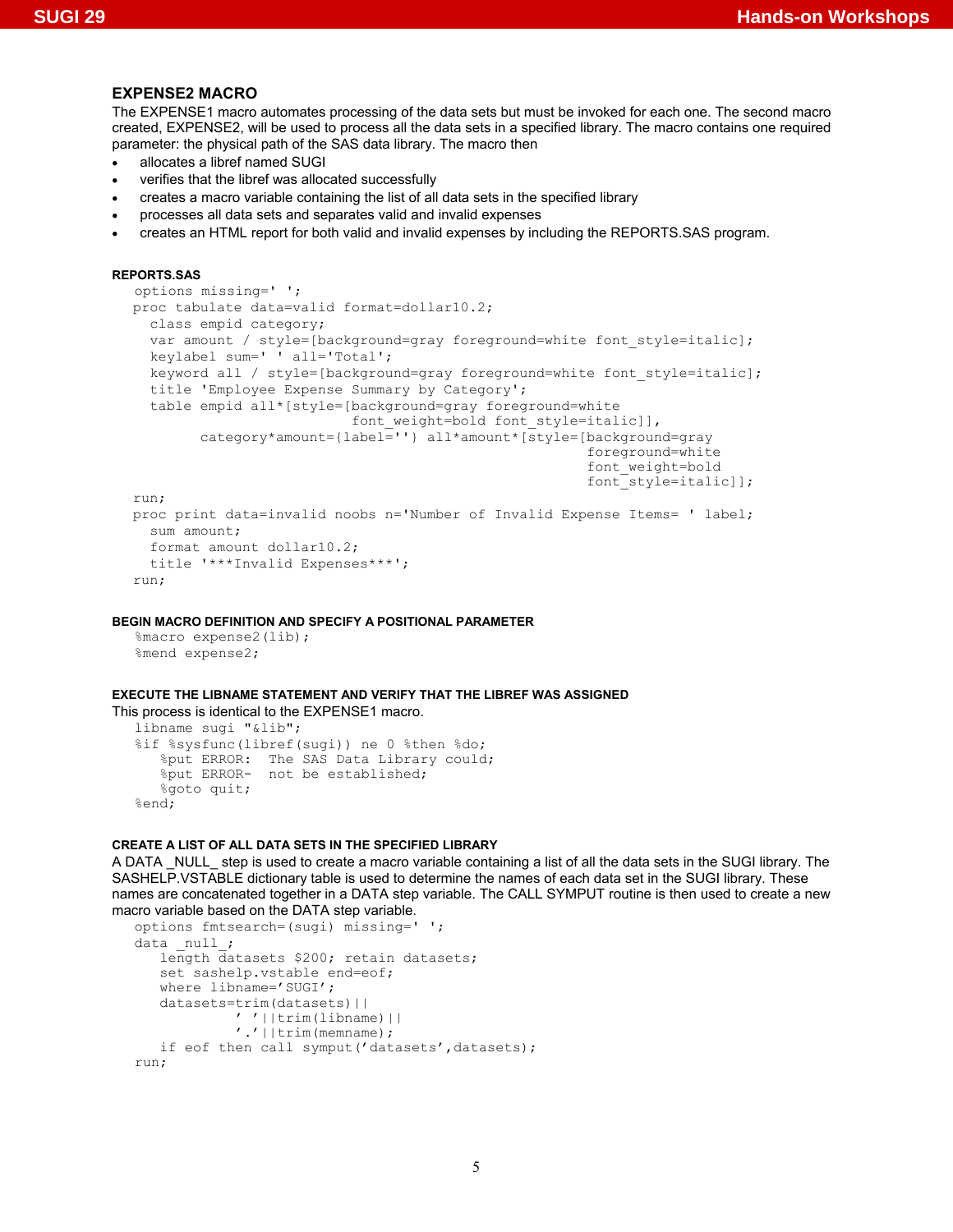### **PROCESS ALL DATA SETS AND SEPARATE VALID AND INVALID EXPENSES**

The next step is to read all the data sets in the SUGI library and determine if each observation from each data set is a valid expense. This will be accomplished using the \$CATMAX. format that was created during the setup step and stored in the SUGI library. Because this is a permanent format, the FMTSEARCH option is used to add the SUGI library to the format search path.

```
options fmtsearch=(sugi);
```
The \$CATMAX. format contains the maximum amount allowed for each expense category. If the expense item is more than the maximum allowed, then that observation is considered invalid. The DATA step below creates two temporary data sets that contain the valid and invalid expense items.

```
data valid invalid; 
   set &datasets; 
  if amount<input(put(category, $catmax.), 3.)
     then output valid; 
   else output invalid; 
run;
```
### **CREATE AN HTML REPORT**

After the valid and invalid data sets have been created, they can be processed to create an HTML report. The SAS Output Delivery System (ODS) is used to create an HTML report from the PROC TABULATE and PROC PRINT steps in the REPORT.SAS program which is included with the %INCLUDE statement.

```
 ods listing close; 
   ods html file='report.htm'; 
   %include "c:\workshop\ws126\reports.sas" / source2; 
   ods html close; 
   ods listing; 
   %quit: 
%mend expense2;
```
#### **TEST THE MACRO**

Test the macro using these two scenarios:

- provide a valid SAS data library location (.) %expense2(.)
- provide an invalid SAS data library location (c:\kari) %expense2(c:\kari)

The following is the SAS output expected from the test:

| <b>Employee Expense Summary by Category</b> |                      |                         |             |                       |                       |
|---------------------------------------------|----------------------|-------------------------|-------------|-----------------------|-----------------------|
|                                             |                      | <b>Expense Category</b> |             |                       | Total                 |
|                                             | <b>Entertainment</b> | Lodging                 | <b>Meal</b> | <b>Transportation</b> | <b>Expense Amount</b> |
| <b>Employee ID</b>                          |                      |                         |             |                       |                       |
| E1524                                       |                      | \$60.32                 | \$37.85     | \$34.50               | \$132.67              |
| E1970                                       |                      | \$111.66                | \$45.06     |                       | \$156.72              |
| E2048                                       |                      | \$136.27                | \$31.59     | \$18.82               | \$186.68              |
| E2181                                       |                      | \$164.24                |             | \$16.81               | \$181.05              |
| E2333                                       |                      | \$182.55                |             |                       | \$182.55              |
| E2940                                       |                      | \$177.07                | \$38.62     |                       | \$215.69              |
| E3216                                       |                      |                         | \$38.82     |                       | \$38.82               |
| E3407                                       |                      | \$152.15                | \$20.55     | \$26.42               | \$199.12              |
| E3500                                       |                      | \$31.21                 |             |                       | \$31.21               |
| E3572                                       | \$10.47              | \$384.29                | \$47.91     |                       | \$442.67              |
| E3771                                       | \$25.97              |                         | \$37.91     |                       | \$63.88               |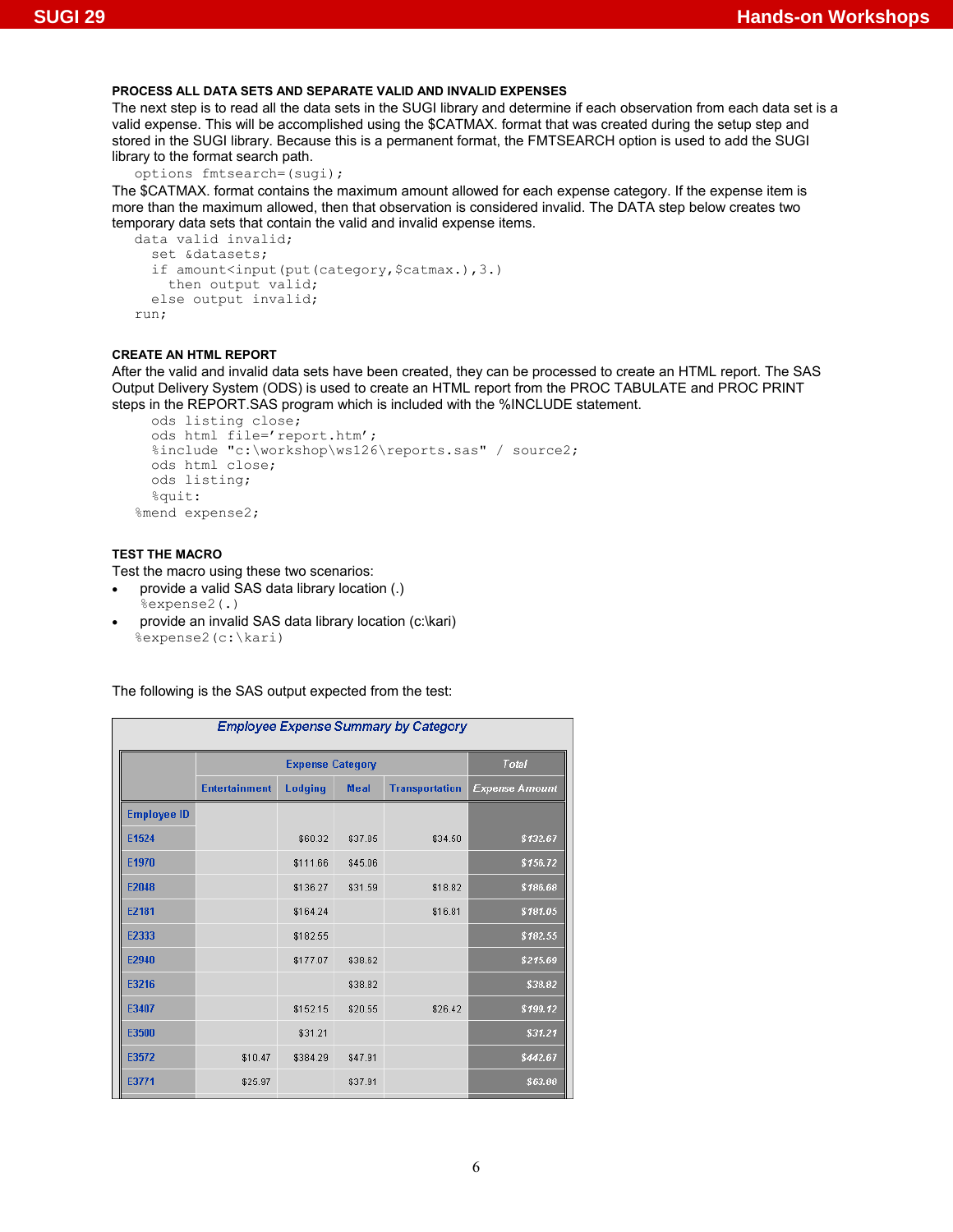| E3811        | \$20.80  |            |          |          | \$20.80    |
|--------------|----------|------------|----------|----------|------------|
| E3910        |          | \$124.97   | \$25.19  |          | \$150.16   |
| E4096        |          |            | \$49.97  | \$68.30  | \$118.27   |
| E4362        |          | \$483.47   | \$31.03  |          | \$514.50   |
| E4434        |          |            | \$16.54  |          | \$16.54    |
| E4542        | \$44.90  | \$252.55   |          |          | \$297.45   |
| E4666        |          |            | \$40.62  | \$9.91   | \$50.53    |
| E4748        |          | \$76.14    |          |          | \$76.14    |
| E4880        |          |            | \$44.72  | \$13.86  | \$58.58    |
| E4953        |          |            | \$51.76  |          | \$51.76    |
| E5619        |          |            | \$33.76  | \$61.74  | \$95.50    |
| E5678        |          |            | \$82.68  |          | \$82.68    |
| E5685        |          | \$118.54   | \$19.73  |          | \$138.27   |
| E5692        |          |            | \$64.70  |          | \$64.70    |
| E5792        |          |            |          | \$31.30  | \$31.30    |
| E5832        | \$37.16  |            |          | \$33.66  | \$70.82    |
| E5846        |          | \$300.18   | \$53.44  | \$12.27  | \$365.89   |
| E5850        |          | \$138.28   |          | \$35.23  | \$173.51   |
| E5951        |          | \$135.58   |          | \$42.02  | \$177.60   |
| E6144        |          |            |          | \$37.11  | \$37.11    |
| E6820        |          | \$111.22   |          | \$9.51   | \$120.73   |
| <b>Total</b> | \$139.30 | \$3,140.69 | \$812.45 | \$451.46 | \$4,543.90 |

| ***Invalid Expenses*** |                        |                         |                       |  |
|------------------------|------------------------|-------------------------|-----------------------|--|
| <b>Employee ID</b>     | <b>Date of Expense</b> | <b>Expense Category</b> | <b>Expense Amount</b> |  |
| E6820                  | 13APR2004              | Transportation          | \$45.80               |  |
| E2048                  | 19MAR2004              | Meal                    | \$50.27               |  |
| E2181                  | 21APR2004              | Entertainment           | \$68.51               |  |
| E2181                  | 30APR2004              | Entertainment           | \$128.74              |  |
| E1524                  | 10MAR2004              | Meal                    | \$52.64               |  |
| E1970                  | 07APR2004              | Transportation          | \$46.08               |  |
| E4096                  | 07MAR2004              | Entertainment           | \$112.94              |  |
| E4277                  | 24APR2004              | Entertainment           | \$93.13               |  |
| E4277                  | 20APR2004              | Entertainment           | \$100.46              |  |
| E4434                  | 11MAR2004              | Entertainment           | \$88.78               |  |
| E4748                  | 14MAR2004              | Entertainment           | \$127.74              |  |
| E3500                  | 25MAR2004              | Entertainment           | \$120.59              |  |
| E3771                  | 30MAR2004              | Entertainment           | \$118.10              |  |
| E3910                  | 19APR2004              | Entertainment           | \$114.72              |  |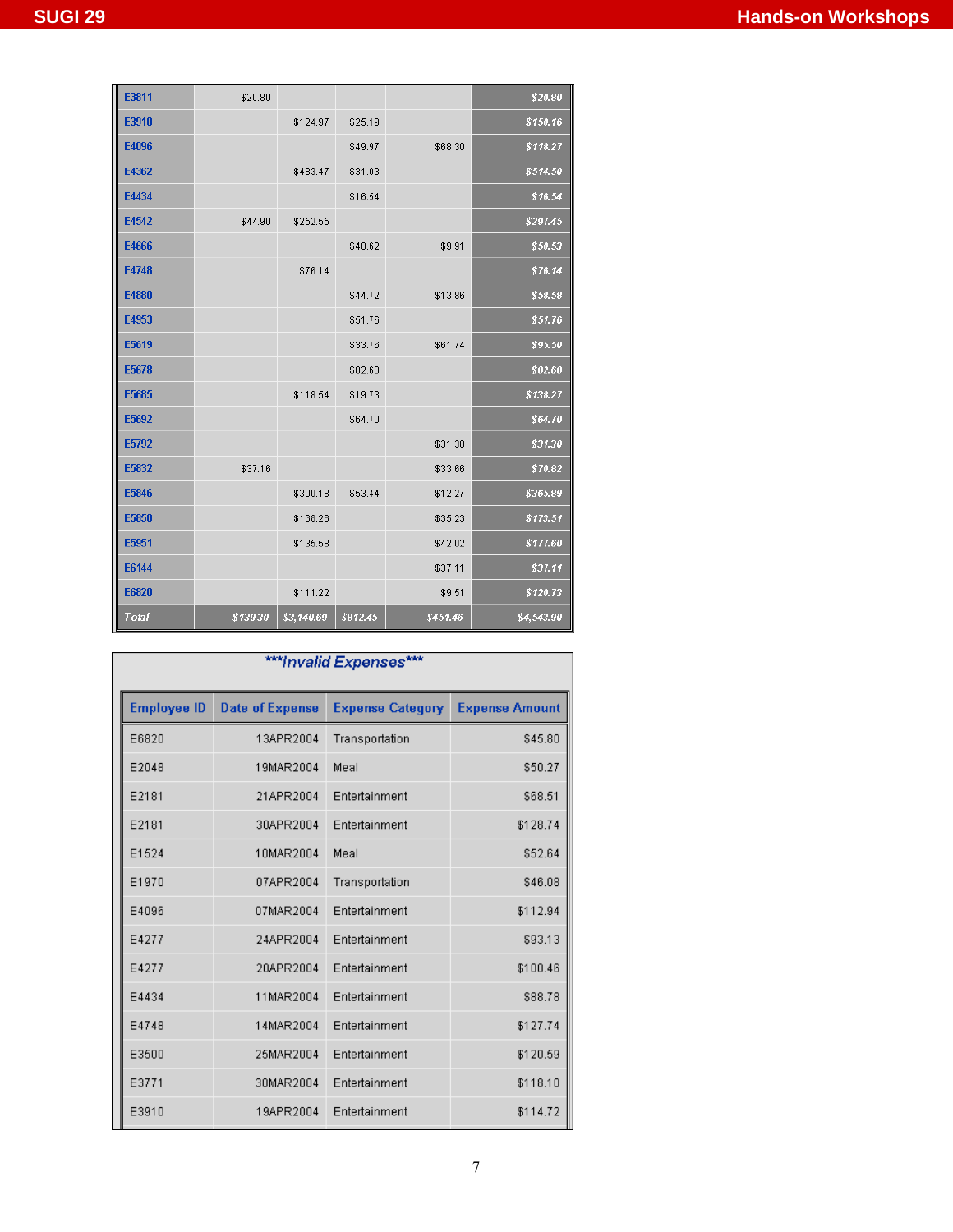| E5619                               | 27APR2004 | Entertainment  | \$65.42    |
|-------------------------------------|-----------|----------------|------------|
| E5678                               | 14APR2004 | Entertainment  | \$131.13   |
| E5685                               | 31MAR2004 | Entertainment  | \$51.68    |
| E5792                               | 28MAR2004 | Entertainment  | \$110.97   |
| E5846                               | 09MAR2004 | Entertainment  | \$98.49    |
| E5846                               | 17MAR2004 | Entertainment  | \$107.55   |
| E5846                               | 10APR2004 | Lodging        | \$206.90   |
| E5951                               | 07MAR2004 | Entertainment  | \$96.27    |
| E5951                               | 05MAR2004 | Transportation | \$47.76    |
|                                     |           |                | \$2,184.67 |
| Number of Invalid Expense Items= 23 |           |                |            |

The following is the SAS log expected from the test:

| ■ Log - (Untitled)                                                                                                                                      | $\Box$ |
|---------------------------------------------------------------------------------------------------------------------------------------------------------|--------|
| 34<br>Zexpense2(,)                                                                                                                                      |        |
| NOTE: Libref SUGI was successfully assigned as follows:                                                                                                 |        |
| V8<br>Engine:                                                                                                                                           |        |
| Physical Name: C:\workshop\ws126                                                                                                                        |        |
| NOTE: There were 6 observations read from the data set SASHELP.VSTABLE.                                                                                 |        |
| WHERE libname='SUGI';                                                                                                                                   |        |
| NOTE: DATA statement used:                                                                                                                              |        |
| real time<br>1.04 seconds                                                                                                                               |        |
| $0.19$ seconds<br>cpu time                                                                                                                              |        |
|                                                                                                                                                         |        |
|                                                                                                                                                         |        |
| NOTE: There were 4 observations read from the data set SUGI.EXPENSES_BANGOR.                                                                            |        |
| NOTE: There were 13 observations read from the data set SUGI.EXPENSES_CHICAGO.                                                                          |        |
| There were 7 observations read from the data set SUGI.EXPENSES_DALLAS.<br><b>NOTE:</b>                                                                  |        |
| NOTE:<br>There were 26 observations read from the data set SUGI.EXPENSES_MIAMI.                                                                         |        |
| There were 20 observations read from the data set SUGI.EXPENSES_NEWYORK.<br><b>NOTE:</b>                                                                |        |
| NOTE: There were 33 observations read from the data set SUGI.EXPENSES_PHOENIX.<br>NOTE: The data set WORK.VALID has 80 observations and 4 variables.    |        |
| NOTE: The data set WORK. INVALID has 23 observations and 4 variables.                                                                                   |        |
| NOTE: DATA statement used:                                                                                                                              |        |
| real time<br>$0.04$ seconds                                                                                                                             |        |
| 0.04 seconds<br>cpu time                                                                                                                                |        |
|                                                                                                                                                         |        |
|                                                                                                                                                         |        |
| NOTE: Writing HTML Body file: reports.htm<br> NOTE: %INCLUDE (level 1) file reports.sas is file C:\workshop\ws126\reports.sas.                          |        |
| 135<br>۰                                                                                                                                                |        |
| options missing='';<br>36<br>$\ddot{\phantom{0}}$                                                                                                       |        |
| 137<br>٠<br>38<br>٠<br>proc tabulate data=valid format=dollar10.2;                                                                                      |        |
| 39<br>٠<br>class empid category;                                                                                                                        |        |
| 40<br>٠                                                                                                                                                 |        |
| var amount / style=[background=gray foreground=white font_style=italic];<br>keylabel sum=' 'all='lotal';<br>41<br>٠                                     |        |
| 42<br>keyword all / style=[backqround=qray foreqround=white font style=italic];<br>٠                                                                    |        |
| 43<br>title 'Employee Expense Summary by Category';<br>44<br>$\rightarrow$<br>table empid all*[style=[background=gray foreground=white font_weight=bold |        |
| 44 !+font style=italic]],                                                                                                                               |        |
| 45<br>category*amount={label=''} all*amount*[style=[background=gray foreground=white<br>$\ddot{\phantom{1}}$                                            |        |
| $45$ !+font_weight=bold font_style=italic]];<br>46 + run;                                                                                               |        |
|                                                                                                                                                         |        |
|                                                                                                                                                         |        |
| NOTE: There were 80 observations read from the data set WORK.VALID.<br>NOTE: PROCEDURE TABULATE used:                                                   |        |
| real time<br>0.21 seconds                                                                                                                               |        |
| cpu time<br>$0.04$ seconds                                                                                                                              |        |
|                                                                                                                                                         |        |
| 47<br>proc print data=invalid noobs n='Number of Invalid Expense Items= 'label;<br>٠                                                                    |        |
| 48<br>٠<br>sum amount:                                                                                                                                  |        |
| 49<br>format amount dollar10.2;<br>٠                                                                                                                    |        |
| 50<br>title '***Invalid Expenses***';<br>٠                                                                                                              |        |
| 51<br>۰<br>run:                                                                                                                                         |        |
| NOTE: There were 23 observations read from the data set WORK. INVALID.                                                                                  |        |
| NOTE: PROCEDURE PRINT used:                                                                                                                             |        |
| real time<br>$0.08$ seconds                                                                                                                             |        |
| $0.02$ seconds<br>cpu time                                                                                                                              |        |
|                                                                                                                                                         |        |
| NOTE: XINCLUDE (level 1) ending.                                                                                                                        |        |
| l 52<br>%Zexpense2(c:\kari)                                                                                                                             |        |
| NOTE: Library SUGI does not exist.<br>ERROR: The SAS Data Library could                                                                                 |        |
| not be established                                                                                                                                      |        |
|                                                                                                                                                         |        |
| $\vert$                                                                                                                                                 |        |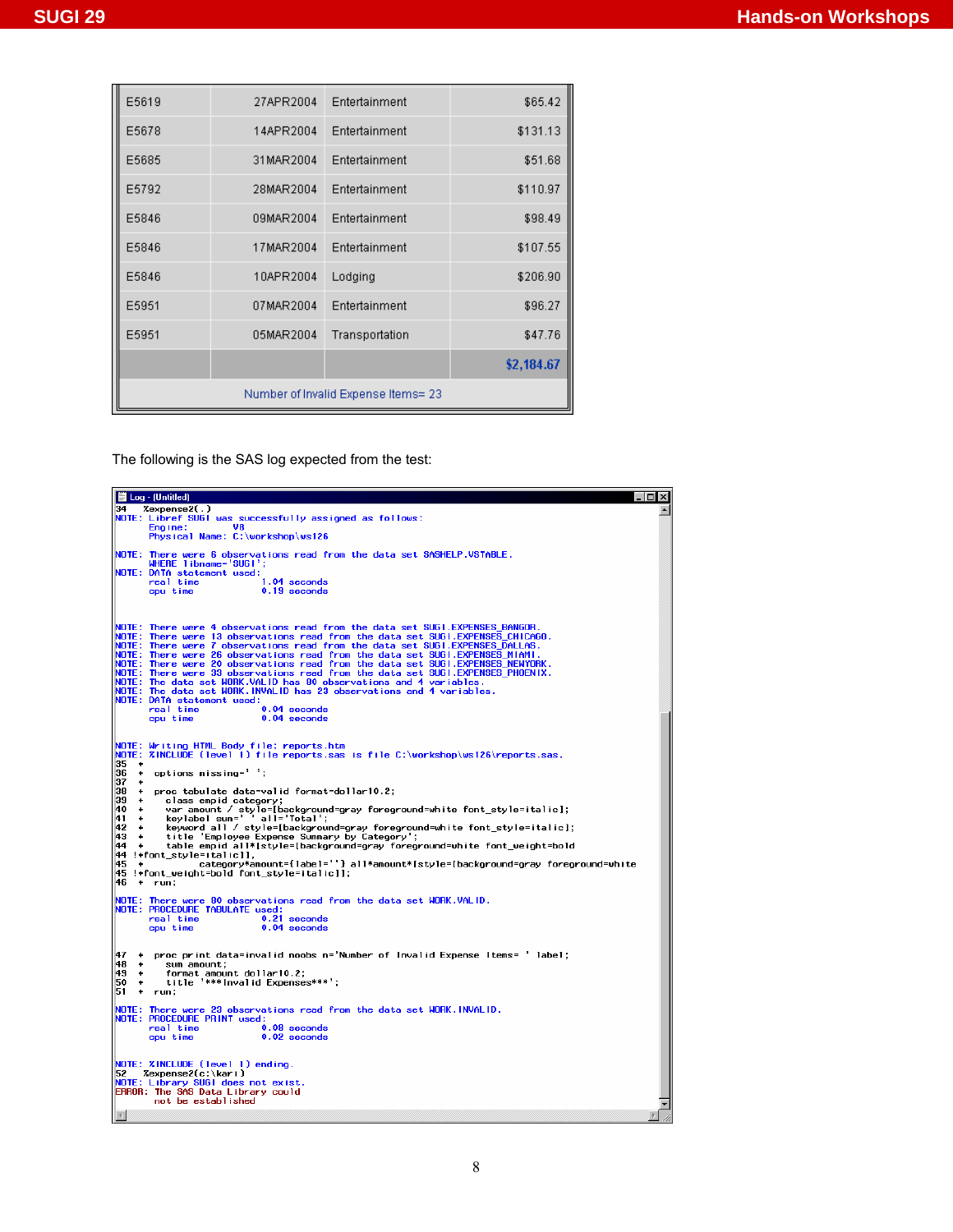### **EXPENSE2 MACRO DEFINITION**  The complete EXPENSE2 macro definition is listed below: %macro expense2(lib); libname sugi "&lib"; %if %sysfunc(libref(sugi)) ne 0 %then %do; %put ERROR: The SAS Data Library could; %put ERROR- not be established; %goto quit; %end; options fmtsearch=(sugi) missing=' '; data \_null\_; length datasets \$200; retain datasets; set sashelp.vstable end=eof; where libname='SUGI'; datasets=trim(datasets)|| ' '||trim(libname)|| '.'||trim(memname); if eof then call symput ('datasets', datasets); run; data valid invalid; set &datasets; if amount le input(put(category, \$catmax.), 3.) then output valid; else output invalid; run; ods listing close; ods html file='reports.htm'; %include "reports.sas" / source2; ods html close; ods listing; %quit: %mend expense2;

# **EXPENSE3 MACRO**

The third macro created, EXPENSE3, will also process all data sets in a specified library but will additionally create a summary report of the processing completed, which is sent via email. The macro contains three keyword parameters: the physical path of the SAS data library, the email address to send a summary report to, and a physical location where the HTML report should be saved. The macro then

- allocates a libref named SUGI
- verifies that the libref was allocated successfully
- creates a macro variable containing the list of all data sets in the specified library
- processes all data sets and separates valid and invalid expenses
- creates a macro variable that has the total number of expense reports processed
- creates an HTML report for both valid and invalid expenses and stores it in the specified location
- creates a summary report and emails it to the specified e-mail address.

### **BEGIN MACRO DEFINITION AND SPECIFY KEYWORD PARAMETERS**

This macro has keyword parameters. A keyword parameter is a parameter that can be assigned a default value. When the macro is called, a value can be specified for the keyword parameter or left off, in which case the default value is used.

```
%macro expense3(lib=c:\workshop\ws126, 
                  emailID=joe.smith@sugi.com, 
                  rptloc=c:\workshop\ws126); 
%mend expense3;
```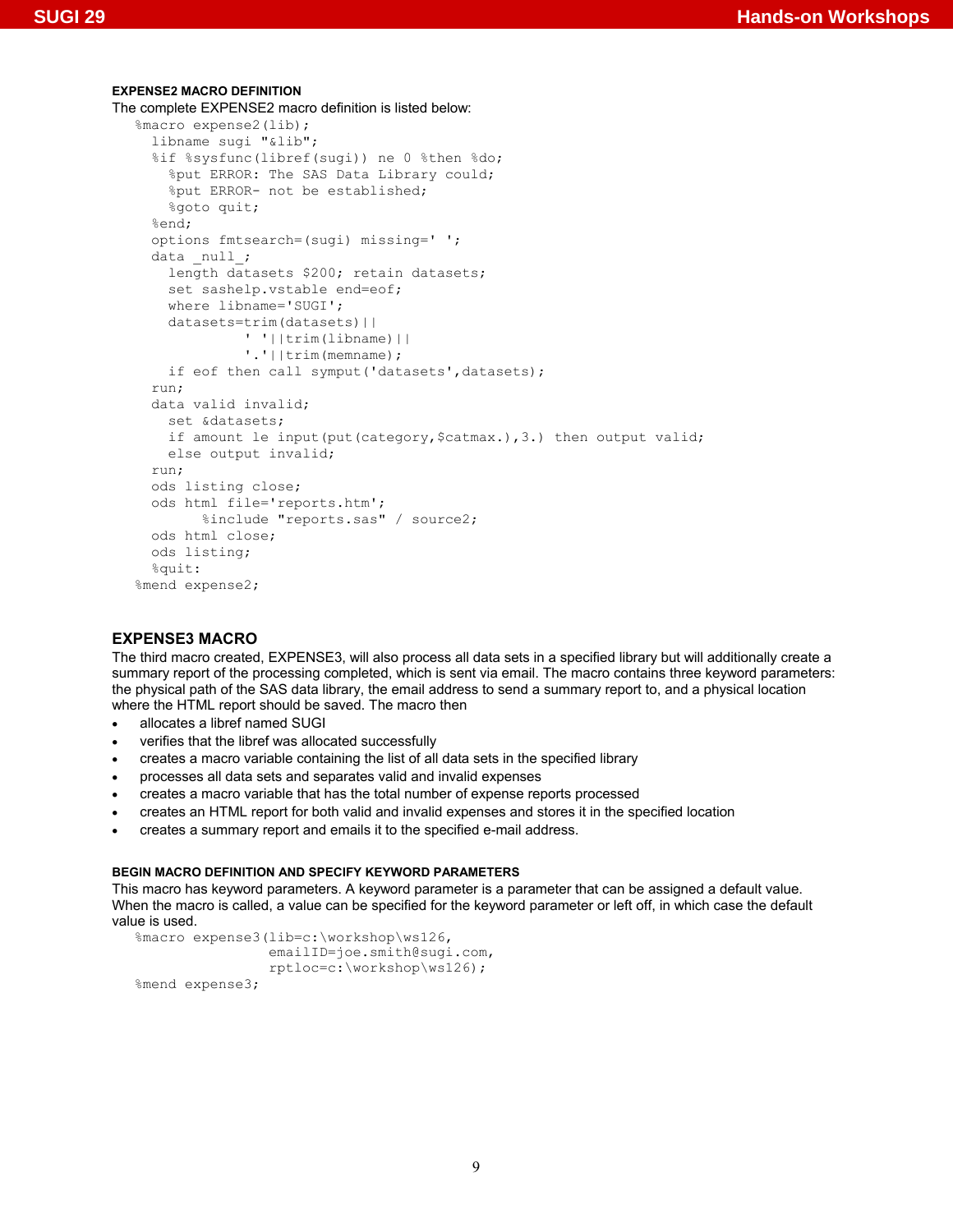### **EXECUTE THE LIBNAME STATEMENT AND VERIFY THAT THE LIBREF WAS ASSIGNED**

This process is identical to the EXPENSE1 and EXPENSE2 macros.

```
libname sugi "&lib"; 
%if %sysfunc(libref(sugi)) ne 0 %then %do; 
 %put ERROR: The SAS Data Library could; 
 %put ERROR- not be established; 
    %goto quit; 
%end;
```
# **CREATE A LIST OF ALL DATA SETS IN THE SPECIFIED LIBRARY**

This process is identical to the EXPENSE2 macro.

```
data null;
    length datasets $200; retain datasets; 
    set sashelp.vstable end=eof; 
   where libname='SUGI';
   datasets=trim(datasets)||''||trim(libname)||'.'||trim(memname);
   if eof then call symput ('datasets', datasets);
run;
```
**PROCESS ALL DATA SETS, SEPARATE VALID AND INVALID EXPENSES, COUNT THE NUMBER OF EXPENSE REPORTS**  This process is similar to the EXPENSE2 macro except for the additional step of accumulating the total number of expense reports processed across all data sets (NUMEXPRPTS) and storing it in a new macro variable (which is also called NUMEXPRPTS).

```
options fmtsearch=(sugi) missing=' '; 
data valid invalid; 
   drop numexprpts; 
   set &datasets end=eof; 
  if amount<input(put(category, $catmax.), 3.) then output valid;
   else output invalid; 
   numexprpts+1; 
  if eof then call symput('numexprpts',trim(left(numexprpts)));
run;
```
# **CREATE AN HTML REPORT AND STORE IT IN THE SPECIFIED LOCATION**

This process is similar to the EXPENSE2 macro except for where the HTML report will be stored, which is now provided by the keyword parameter RPTLOC.

```
ods listing close; 
ods html file="&rptloc\report.htm"; 
%include "c:\workshop\ws126\reports.sas" / source2; 
ods html close; 
ods listing;
```
### **CREATE A SUMMARY REPORT AND E-MAIL IT TO THE SPECIFIED EMAIL ADDRESS**

Using a FILENAME statement with the EMAIL device type creates a fileref that can be used to send an e-mail message. Depending on the type of e-mail system and the options specified, an attachment can also be added as show below. A DATA \_NULL\_ step is used here to create the text of the e-mail and send it to the MAILTO fileref. filename mailto email "&emailID"

```
 subject="SAS JOB – Expense Reports" 
                    attach="&rptloc\reports.htm"; 
  data _null_; 
     file mailto;
      put "The SAS job ran on &sysdate" //; 
     put "&numexprpts expense reports were ";
      put "processed from &lib" //; 
     put "The summary reports are attached ";
      put "to this message."; 
   run; 
   %quit: 
%mend expense3;
```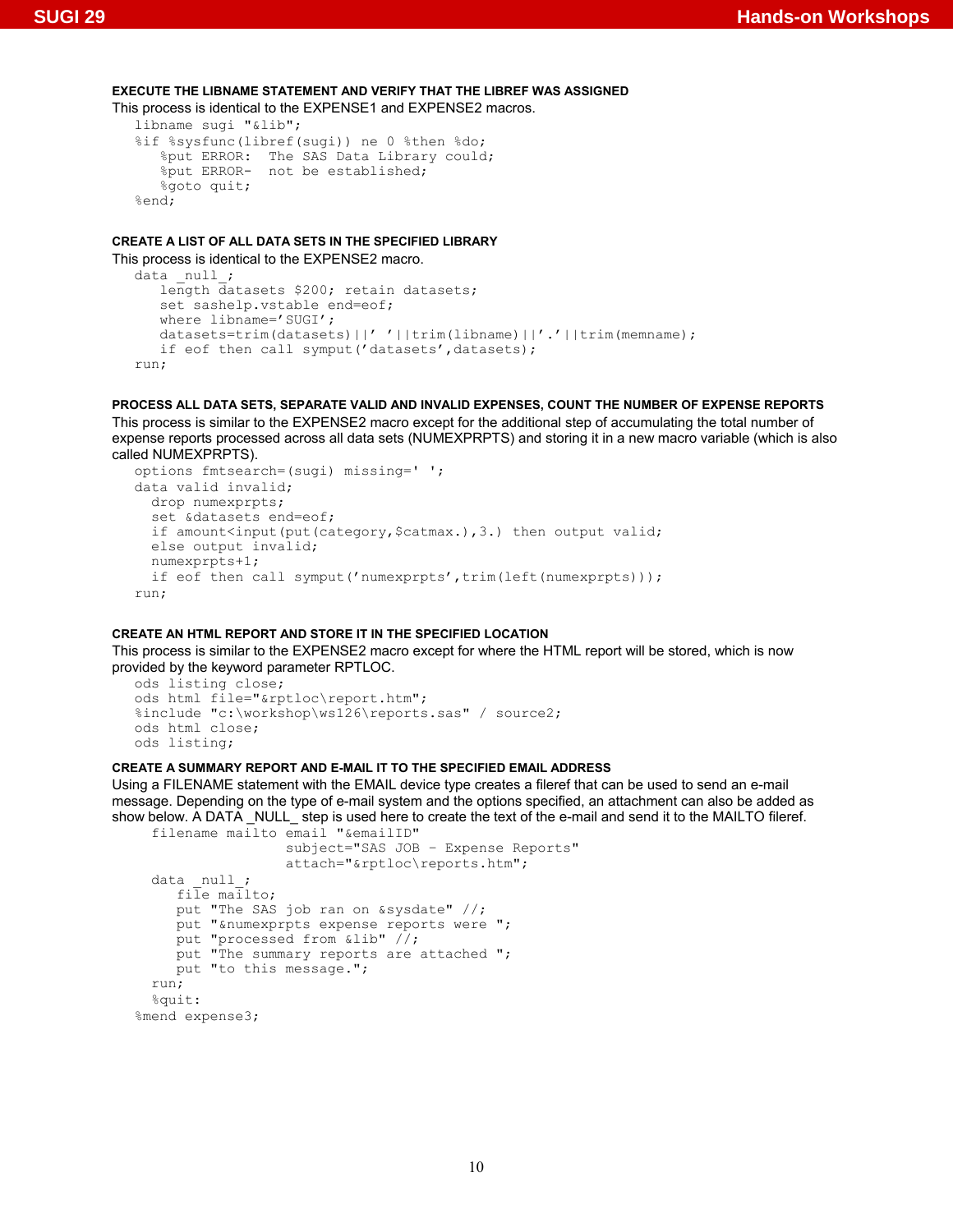#### **TEST THE MACRO**

Test the macro using these three scenarios:

- provide no parameters (use the default values in the macro) %expense3()
- provide three invalid parameters %expense3(lib=?,emailID=?,rptloc=?)
- provide only one parameter and make it invalid %expense3(lib=c:\kari)

The following is the e-mail expected from the first test. Notice the attachment:

| SAS JOB - Expense Reports - Message (Plain Text)              |                                                      |
|---------------------------------------------------------------|------------------------------------------------------|
| File View Insert<br>Format<br><b>Tools</b><br>Actions<br>Help | Type a question for help<br>$\overline{\phantom{a}}$ |
|                                                               |                                                      |
| 제▲│B / U│≣ 事情目記録録ー↓                                           |                                                      |
| <b>Eric Rossland</b><br>From:                                 | Sent: Fri 1/23/04 11:26 AM                           |
| <b>Eric Rossland</b><br>To:                                   |                                                      |
| Cc:                                                           |                                                      |
| Subject: SAS JOB - Expense Reports                            |                                                      |
| Attachments:<br>Preports.htm (42 KB)                          |                                                      |
| The SAS job ran on 23JAN04                                    |                                                      |
|                                                               |                                                      |
| 103 expense reports were                                      |                                                      |
| processed from c:\workshop\ws126                              |                                                      |
|                                                               |                                                      |
|                                                               |                                                      |
| The summary reports are attached<br>to this message.          |                                                      |
|                                                               |                                                      |
|                                                               |                                                      |

The following is the SAS log expected from the  $2^{nd}$  and  $3^{rd}$  tests (no e-mail was sent):

| ▌■ Log - (Untitled)                                                                                    |  |
|--------------------------------------------------------------------------------------------------------|--|
| $ 55$ Zexpense3(lib=?,emaillD=?,rptloc=?)                                                              |  |
| <b>ERROR:</b> Invalid physical name for library SUGI.<br><b>ERROR: Error in the LIBNAME statement.</b> |  |
| <b>ERROR: The SAS Data Library could</b>                                                               |  |
| not be established                                                                                     |  |
| 156<br>Zexpense3(lib=c:\kari)                                                                          |  |
| NOTE: Library SUGI does not exist.                                                                     |  |
| <b>ERROR: The SAS Data Library could</b>                                                               |  |
| not be established                                                                                     |  |
| $\frac{57}{58}$<br>footnote:                                                                           |  |
|                                                                                                        |  |
|                                                                                                        |  |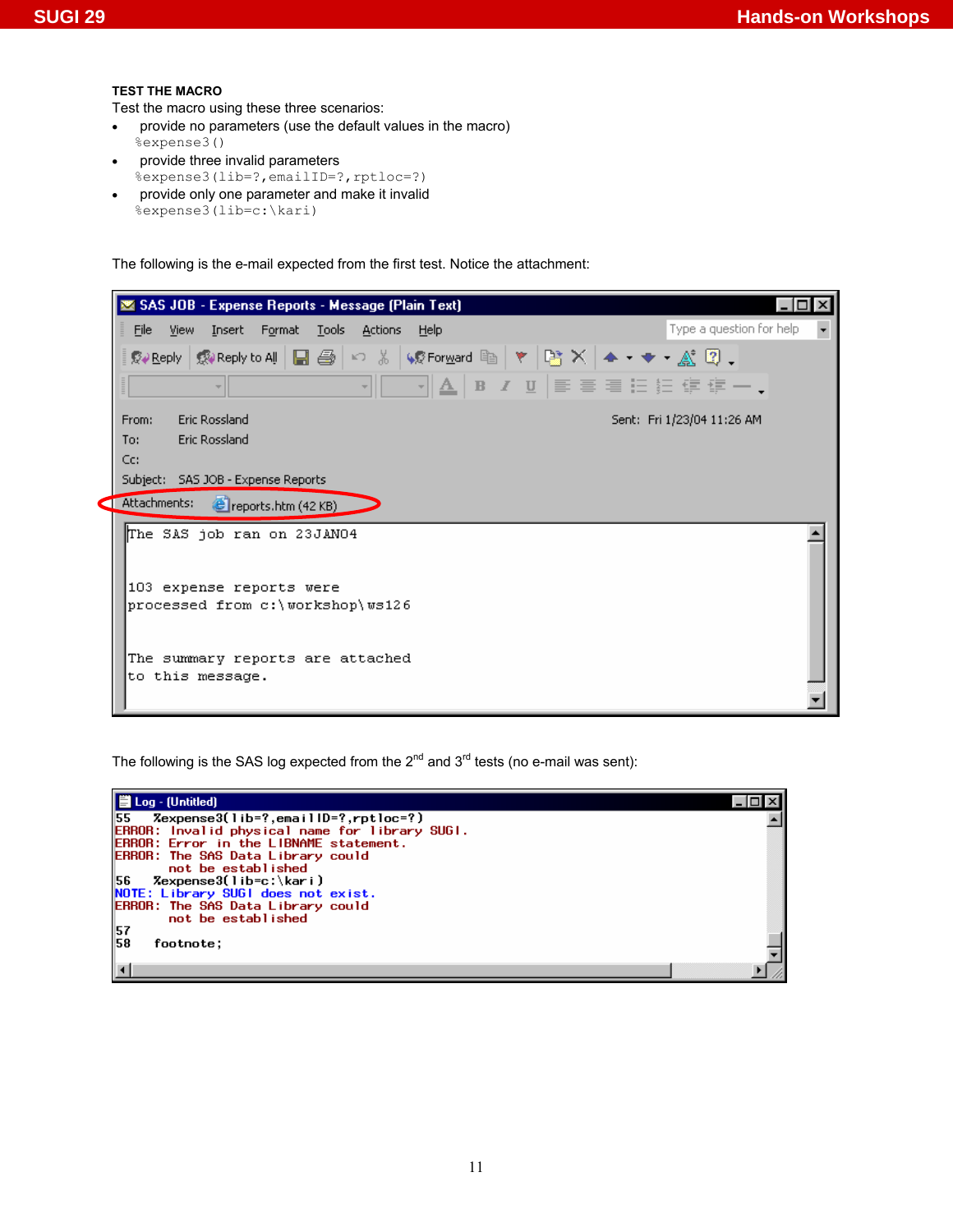#### **EXPENSE3 MACRO DEFINITION**

```
The complete EXPENSE3 macro definition is listed below: 
   %macro expense3(lib=c:\workshop\ws126, 
                     emailID=joe.smith@sugi.com, 
                     rptloc=c:\workshop\ws126); 
      libname sugi "&lib"; 
      %if %sysfunc(libref(sugi)) ne 0 %then %do; 
        %put ERROR: The SAS Data Library could; 
        %put ERROR- not be established; 
       %goto quit;
      %end; 
     data null;
         length datasets $200; retain datasets; 
         set sashelp.vstable end=eof; 
         where libname='SUGI'; 
         datasets=trim(datasets)|| 
                   ' '||trim(libname)|| 
                   '.'||trim(memname); 
         if eof then 
           call symput('datasets', datasets);
      run; 
      options fmtsearch=(sugi) missing=' '; 
      data valid invalid; 
         drop numexprpts; 
         set &datasets end=eof; 
        if amount<input(put(category, $catmax.), 3.) then output valid;
         else output invalid; 
         numexprpts+1; 
        if eof then call symput('numexprpts',trim(left(numexprpts)));
      run; 
      ods listing close; 
      ods html file="&rptloc\reports.htm"; 
        %include "c:\workshop\ws126\reports.sas" / source2; 
      ods html close; 
      ods listing; 
      filename mailto email "&emailID" subject='SAS JOB - Expense Reports' 
                                          attach="&rptloc\reports.htm"; 
     data null;
        file mailto; 
        put "The SAS job ran on &sysdate" //; 
        put "&numexprpts expense reports were "; 
        put "processed from &lib" //; 
       put "The summary reports are attached";
       put "to this message.";
      run; 
      %quit: 
   %mend expense3;
```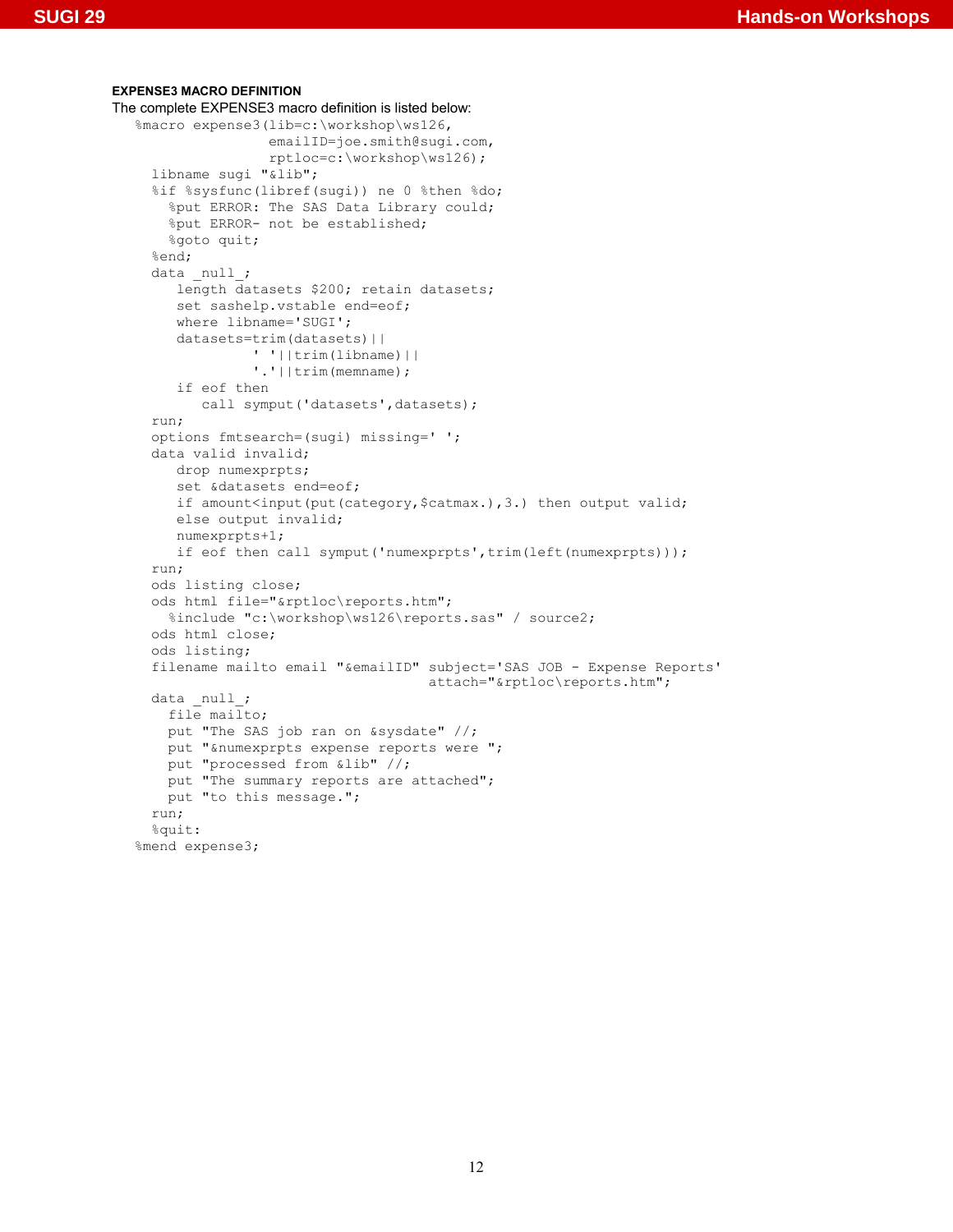### **FINAL ENHANCEMENT – DOCUMENT VALID EXPENSES**

The PROC PRINT report lists all observations with invalid expense items. Adding a footnote to the report is one way to list which expenses are valid. A macro can be created to read the \$CATMAX. format and create the footnote. This macro can then be added anywhere the footnote is desired, including the EXPENSE3 macro.

#### **BEGIN MACRO DEFINITION AND SPECIFY KEYWORD PARAMETERS**

```
%macro footnotes(libref=sugi,format=$catmax);
%mend footnotes;
```
#### **DETERMINE VALID EXPENSES USING THE \$CATMAX. FORMAT**

```
The CNTLOUT= option of PROC FORMAT is used to create a data set that contains the values in the format. 
   proc format lib=&libref cntlout=work.temp; 
       select &format; 
   run\cdot
```
#### **GENERATE MACRO VARIABLES FOR EACH FORMAT VALUE**

The DATA \_NULL\_ step is used to create two series of macro variable: the unformatted information (the START variable) and the corresponding formatted value (the LABEL variable).

```
data null;
   set temp nobs=numobs;<br>if n = 1 then call sv
       n = 1 then call symput('n',numobs);
   call symput('exptype'||trim(left(put(n,2.))),trim(start));
   call symput('value'||trim(left(put(_n, 2.))),trim(label));
run;
```
### **GENERATE THE FOOTNOTE STATEMENTS**

Because the macro will be used in HTML reports, HTML tabs can be used to specify formatting attributes. The value for FOOTNOTE1 does not change.

```
footnote1 "<font face='Arial, Helvetica, Helv' size='4' color=blue> 
            <b>The maximum values for expenses are as follows:</font>";
```
The other FOOTNOTE statements need to reflect the values stored in the format and are built dynamically using the macro variables created in the previous step. The macro variable N contains the number of formatted values and is used to create as many footnotes as there are formatted values. When &i=1, HTML tags are created for an HTML table. Each time through the loop, the unformatted information and corresponding formatted value is added to the HTML table. When &i=&n, the HTML tags to close the table are created.

```
%do i=1 %to &n; 
    %let text=; 
    %if &i=1 %then %do; 
        %let text=<center><table>; 
        %end; 
   %let text=&text. <center><tr>><td><font color=blue><b>&&exptype&i
                     </td><td align=right><font color=blue><b>><&value&i</td></tr>;
    %if &i=&n %then %do; 
       %let text=&text. </table></font>;
        %end; 
        footnote%eval(&i+1) font=Arial j=left "&text"; 
%end;
```
#### **CLEAN UP**

As a final step, after the %DO block, run a PROC DATASETS step to delete the data set WORK.TEMP that was created during this macro by PROC FORMAT.

```
proc datasets lib=work nolist; 
    delete temp; 
    run; 
quit;
```
#### **TEST THE MACRO**

The FOOTNOTES macro can be called any time valid expense values should appear as a footnote. The following macro invocation calls the FOOTNOTES macro and uses the default values for the keyword parameters:

%footnotes();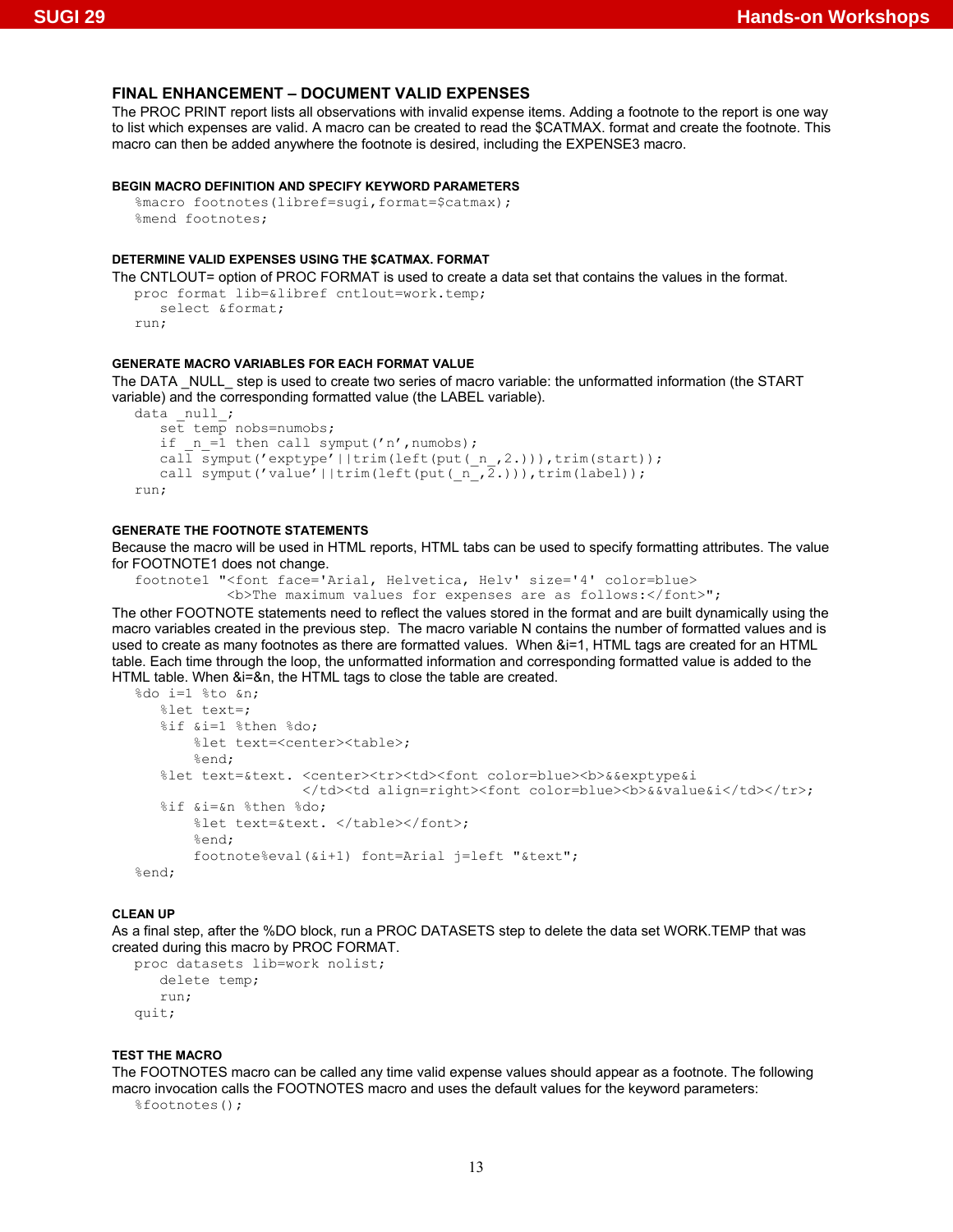The following is the expected footnote created from the test:

| The maximum values for expenses are as follows: |     |  |  |
|-------------------------------------------------|-----|--|--|
| <b>Entertainment</b>                            | -50 |  |  |
| Lodging                                         | 200 |  |  |
| <b>Meal</b>                                     | 50  |  |  |
| <b>Transportation 45</b>                        |     |  |  |

### **FOOTNOTES MACRO DEFINITION**

```
The complete FOOTNOTES macro definition is listed below: 
  options mprint; 
   %macro footnotes(libref=sugi,format=$catmax);
       %local i text; 
       proc format lib=&libref cntlout=work.temp; 
         select &format; 
       run; 
      data null;
          set temp nobs=numobs; 
         if _n_=1 then call symput('n', numobs);
         call symput('exptype'||trim(left(put(_n_,2.))),trim(start));
         call symput('value'||trim(left(put(n,2.))),trim(label));
       run; 
      footnote1 "<font face='Arial, Helvetica, Helv' size='4' color=blue><b>
                 The maximum values for expenses are as follows: </font>";
       %do i=1 %to &n; 
          %let text=; 
          %if &i=1 %then %do; 
              %let text=<center><table>; 
          %end; 
         %let text=&text. <center><tr>><td><font color=blue><b>&&exptype&i
                     </td><td align=right><font color=blue><b>&&value&i</td></tr>; 
          %if &i=&n %then %do; 
             %let text=&text. </table></font>;
          %end; 
          footnote%eval(&i+1) font=Arial j=left "&text"; 
       %end; 
       proc datasets lib=work nolist; 
          delete temp; 
          run; 
       quit; 
   %mend;
```
# **CONCLUSION**

This hands-on workshop provided an overview of the SAS Macro Facility and a chance to work with some of the macro statements, routines, and functionality. Although this workshop used a specific data scenario, the information presented here and the techniques learned can be applied to many types of program automation.

#### **REFERENCES**

Additional information about the SAS Macro Facility can be found in the *SAS Macro Language: Reference, Version 8* or by attending the *SAS Macro Language* or *SAS Macro Programming: Advanced Topics* training courses.